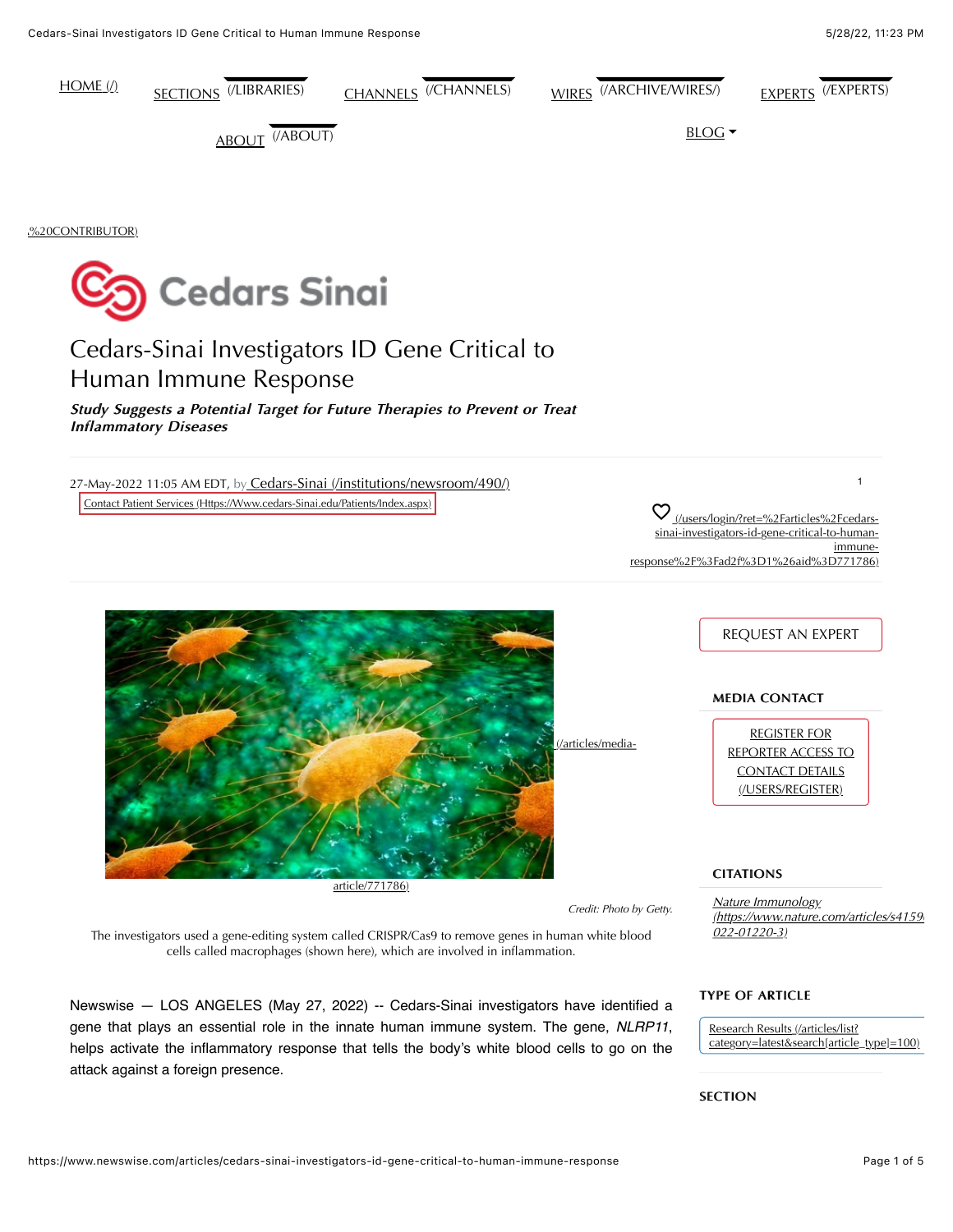The findings, published in *Nature Immunology* (https://www.nature.com/articles/s41590-022- [01220-3\), bring medical science closer to understanding a biological process that can both help](https://www.nature.com/articles/s41590-022-01220-3) and harm the body.

"Chronic inflammation is an underlying cause of innumerable human diseases," said Christian [Stehlik, PhD \(https://bio.cedars-sinai.org/stehlikc/index.html\), \(https://bio.cedars](https://bio.cedars-sinai.org/stehlikc/index.html)sinai.org/stehlikc/index.html) a co-senior author of the study and director of Pathology Research at Cedars-Sinai. "If you study the molecular mechanisms involved in how inflammation occurs and how it is regulated, you find something that can be applied very broadly."

When the immune system senses a bacteria, virus, toxin or other foreign presence in the body, it sends white blood cells to surround the unwanted substance and release chemicals to attack it. This response leads to inflammation, which causes redness, pain, warmth and swelling in the affected area as the body heals itself. Sometimes this defensive response lasts longer than it should, resulting in chronic inflammation. Or, the immune system may mistakenly attack healthy cells, leading to autoimmune disease.

"Acute inflammation is necessary and beneficial to eradicate infection and initiate wound healing," said [Andrea Dorfleutner, PhD \(https://bio.cedars-sinai.org/dorfleutnea/index.html\)](https://bio.cedars-sinai.org/dorfleutnea/index.html), [\(https://bio.cedars-sinai.org/dorfleutnea/index.html\)co-senior author of the study and associate](https://bio.cedars-sinai.org/dorfleutnea/index.html) professor in the departments of Academic Pathology and Biomedical Sciences at Cedars-Sinai. "Chronic, long-term, uncontrolled inflammation, however, is detrimental and can damage the body's organs and tissues."

The key to controlling the inflammatory response and preventing chronic inflammation may lie in being able to influence the expression of the *NLRP11* gene.

The investigators used a gene-editing system called CRISPR/Cas9 to remove genes or introduce gene mutations in human white blood cells called macrophages. They observed that when they deleted *NLRP11*, it prevented an immune system sensor called the NLRP3 inflammasome from being activated and launching the inflammatory response.

When the investigators restored the *NLRP11* gene, the NLRP3 inflammasome sent its attack signals, which triggered the typical inflammatory process. The investigators chose to focus on this gene in particular because it is not expressed in mice, which led them to hypothesize that it was integral to the complex immune system that exists in humans.

"Now that we have a better picture of the mechanisms behind inflammation, we can come up with completely new strategies to target it that have not been possible before," Dorfleutner said.

The first authors of the study are Anu Gangopadhyay, Savita Devi, PhD, and Shivendra Tenguria, PhD, all investigators in the [Stehlik and Dorfleutner Laboratory \(https://www.cedars](https://www.cedars-sinai.edu/research/labs/stehlik-dorfleutner-lab.html)sinai.edu/research/labs/stehlik-dorfleutner-lab.html).

*Funding: The study was funded by the National Institutes of Health (award numbers AI099009, AR064349, AI134030, AI140702, AI165797, and AI120625) and the American Heart Association (award number 834502).*

*Read more: [A Double-Edged Sword: Inflammation and Your Health](https://www.cedars-sinai.org/discoveries/inflammation.html)* (https://www.cedarssinai.org/discoveries/inflammation.html)

[MEDICINE \(/articles/list?](https://www.newswise.com/articles/list?category=medicine) category=medicine)

# **CHANNELS**

All Journal News [\(/articles/channels?](https://www.newswise.com/articles/channels?channel=6295) channel=6295)

Autoimmune Diseases [\(/articles/channels?channel=130\)](https://www.newswise.com/articles/channels?channel=130)

[Genetics \(/articles/channels?](https://www.newswise.com/articles/channels?channel=106) channel=106)

[Immunology \(/articles/channels?](https://www.newswise.com/articles/channels?channel=6326) channel=6326)

[National Institutes of Health](https://www.newswise.com/articles/channels?channel=6507) (NIH) (/articles/channels? channel=6507)

Nature (journal) [\(/articles/channels?](https://www.newswise.com/articles/channels?channel=6337) channel=6337)

## **KEYWORDS**

[Cedars-Sinai \(/search/advanced/?](https://www.newswise.com/search/advanced/?search%5Btag%5D=Cedars-Sinai) search[tag]=Cedars-Sinai)

[innate human immune system](https://www.newswise.com/search/advanced/?search%5Btag%5D=innate%20human%20immune%20system) (/search/advanced/? search[tag]=innate human immune system)

inflammatory response (/search/advanced/? [search\[tag\]=inflammatory](https://www.newswise.com/search/advanced/?search%5Btag%5D=inflammatory%20response) response)

NLRP11 gene (/search/advanced/? [search\[tag\]=NLRP11 gene\)](https://www.newswise.com/search/advanced/?search%5Btag%5D=NLRP11%20gene)

[Nature Immunology](https://www.newswise.com/search/advanced/?search%5Btag%5D=Nature%20Immunology) (/search/advanced/? search[tag]=Nature Immunology)

[chronic inflammation](https://www.newswise.com/search/advanced/?search%5Btag%5D=chronic%20inflammation) (/search/advanced/? search[tag]=chronic inflammation)

Christian Stehlik (/search/advanced/? [search\[tag\]=Christian Stehlik\)](https://www.newswise.com/search/advanced/?search%5Btag%5D=Christian%20Stehlik)

Pathology Research at Cedars-Sinai (/search/advanced/? [search\[tag\]=Pathology Research](https://www.newswise.com/search/advanced/?search%5Btag%5D=Pathology%20Research%20at%20Cedars-Sinai) at Cedars-Sinai)

Autoimmune Disease (/search/advanced/? [search\[tag\]=Autoimmune](https://www.newswise.com/search/advanced/?search%5Btag%5D=Autoimmune%20Disease) Disease)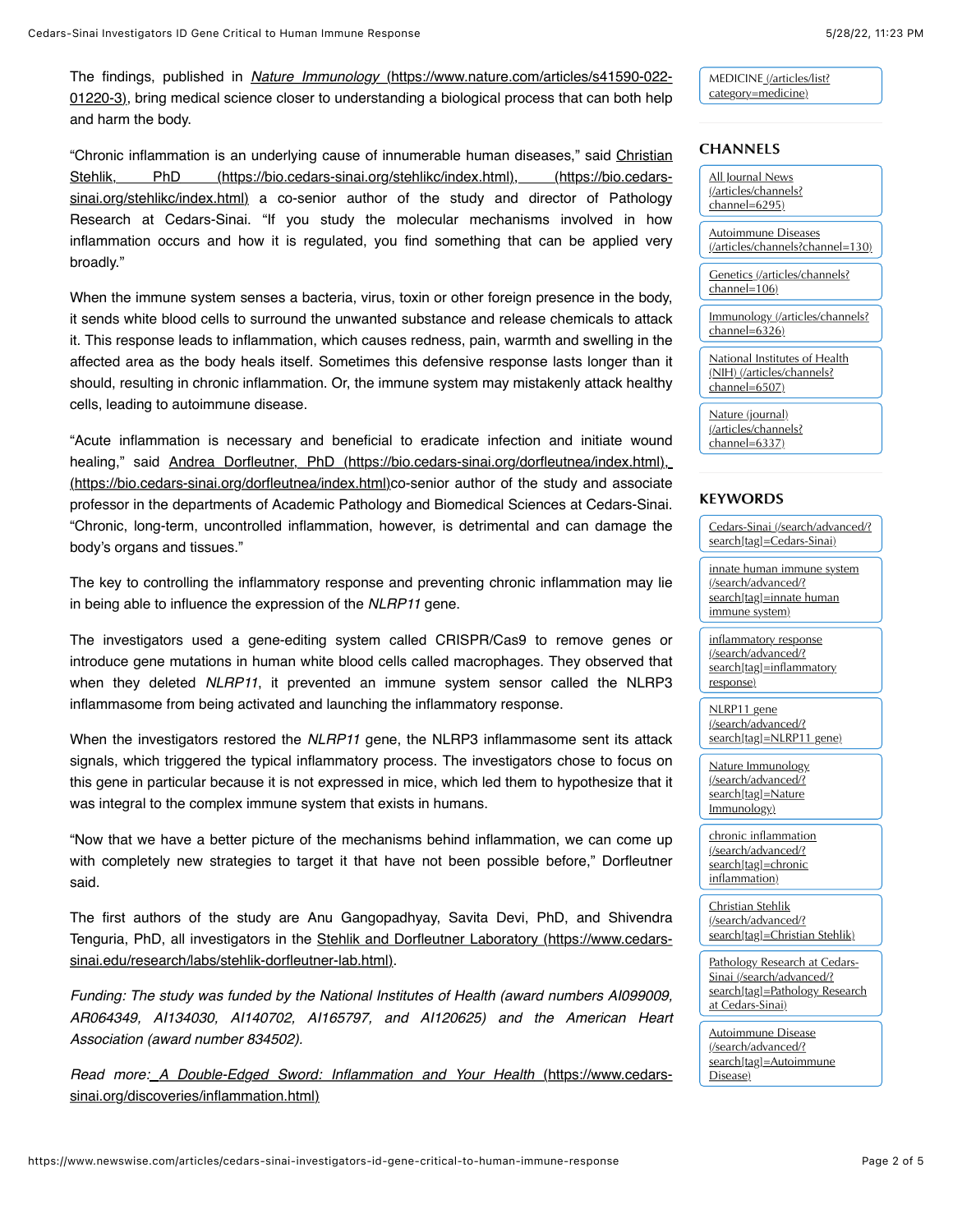# *Follow Cedars-Sinai Academic Medicine* [\(https://twitter.com/CedarsSinaiMed\)](https://twitter.com/CedarsSinaiMed) *on Twitter for more on the latest basic science and clinical research from Cedars-Sinai.*

[SEE ORIGINAL STUDY \(https://www.nature.com/articles/s41590-022-01220-3\)](https://www.nature.com/articles/s41590-022-01220-3)

Andrea Dorfleutner (/search/advanced/? [search\[tag\]=Andrea Dorfleutner\)](https://www.newswise.com/search/advanced/?search%5Btag%5D=Andrea%20Dorfleutner)

Academic Pathology (/search/advanced/? [search\[tag\]=Academic](https://www.newswise.com/search/advanced/?search%5Btag%5D=Academic%20Pathology) Pathology)

Biomedical Sciences (/search/advanced/? [search\[tag\]=Biomedical](https://www.newswise.com/search/advanced/?search%5Btag%5D=Biomedical%20Sciences) Sciences)

gene-editing system (/search/advanced/? [search\[tag\]=gene-editing system\)](https://www.newswise.com/search/advanced/?search%5Btag%5D=gene-editing%20system)

CRISPR/Cas9 (/search/advanced/? [search\[tag\]=CRISPR/Cas9\)](https://www.newswise.com/search/advanced/?search%5Btag%5D=CRISPR/Cas9)

**Gene Mutations** (/search/advanced/? [search\[tag\]=Gene Mutations\)](https://www.newswise.com/search/advanced/?search%5Btag%5D=Gene%20Mutations)

**Macrophages** (/search/advanced/? [search\[tag\]=Macrophages\)](https://www.newswise.com/search/advanced/?search%5Btag%5D=Macrophages)

mechanisms behind inflammation (/search/advanced/? [search\[tag\]=mechanisms behind](https://www.newswise.com/search/advanced/?search%5Btag%5D=mechanisms%20behind%20inflammation) inflammation)

Anu Gangopadhyay (/search/advanced/? [search\[tag\]=Anu Gangopadhyay\)](https://www.newswise.com/search/advanced/?search%5Btag%5D=Anu%20Gangopadhyay)

[Savita Devi \(/search/advanced/?](https://www.newswise.com/search/advanced/?search%5Btag%5D=Savita%20Devi) search[tag]=Savita Devi)

Shivendra Tenguria (/search/advanced/? [search\[tag\]=Shivendra Tenguria\)](https://www.newswise.com/search/advanced/?search%5Btag%5D=Shivendra%20Tenguria)

Stehlik and Dorfleutner [Laboratory \(/search/advanced/?](https://www.newswise.com/search/advanced/?search%5Btag%5D=Stehlik%20and%20Dorfleutner%20Laboratory) search[tag]=Stehlik and Dorfleutner Laboratory)

treatments for inflammatory [diseases \(/search/advanced/?](https://www.newswise.com/search/advanced/?search%5Btag%5D=treatments%20for%20inflammatory%20diseases) search[tag]=treatments for inflammatory diseases)

Print Facebook Twitter LinkedIn Gmail More 1

[View All Latest News \(/articles/list?category=latest\)](https://www.newswise.com/articles/list?category=latest)

Science News **Medical News** Medical News **Medical News** Life News



https://www.newswise.com/articles/cedars-sinai-investigators-id-gene-critical-to-human-immune-response Page 3 of 5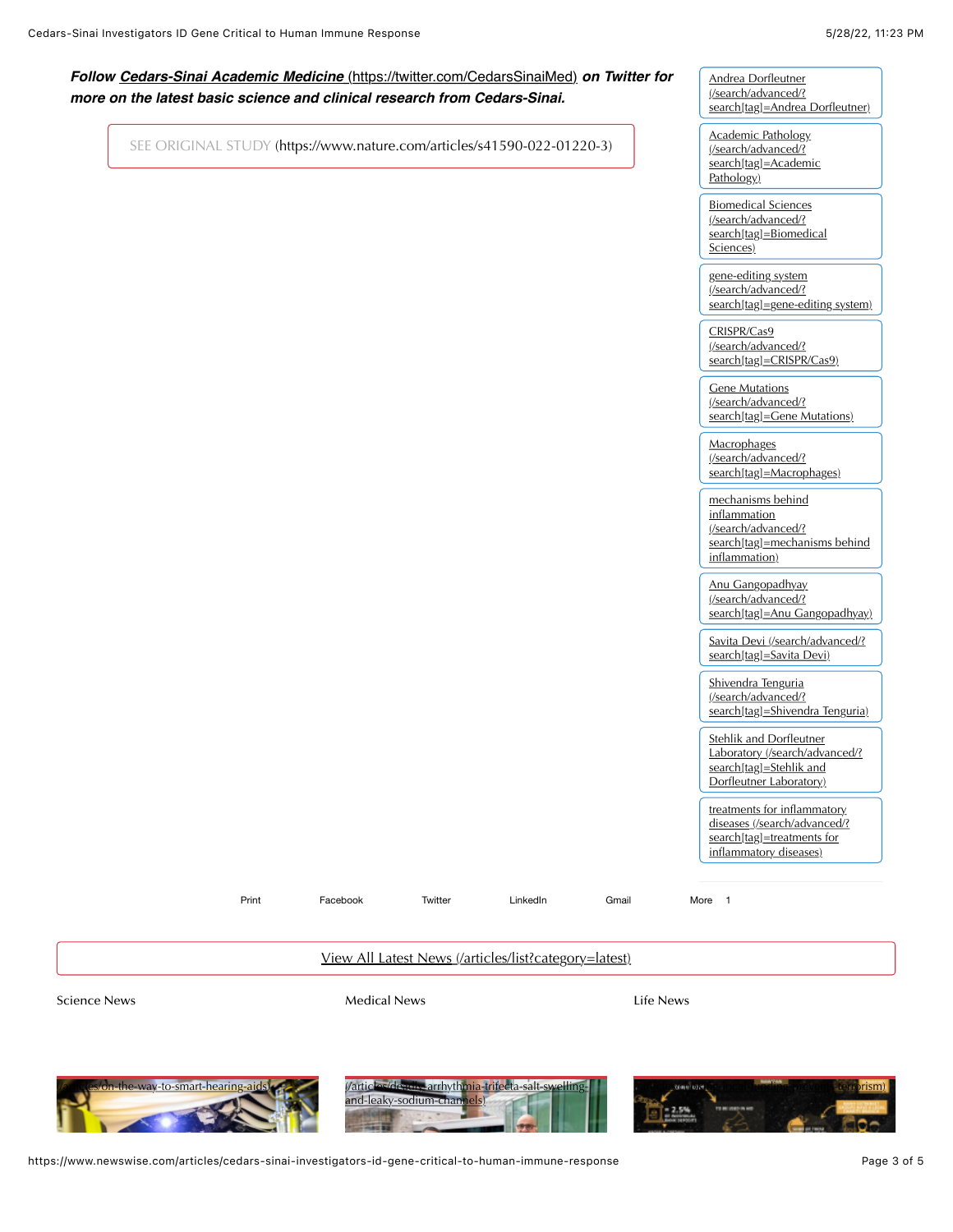

Spines of Life: Fast-Breeding Sea Urchin Provides New Model for ... (/articles/spines-of-life-fast-<u>broedingteraty rabin-provider new-</u> <u>eagde||Torrecogtic-research)</u> (/articles/how-randomly-moving-<u>electrons-can-improve-cybe</u>r-<u>Resuliant to Climate Change</u> [\(/articles/british-coral-predicted-to](https://www.newswise.com/articles/british-coral-predicted-to-be-resilient-to-climate-change)be-resilient-to-climate-change) Launches Into Space (/articles/finland-s-first-scienceskiem tell aus en es News (/articles/list? category=science)

#### Business News



**Startups Near State Lines Gravitate** [Toward Side with Lower Property ...](https://www.newswise.com/articles/startups-near-state-lines-gravitate-toward-side-with-lower-property-tax) (/articles/startups-near-state-lines-<u>stavitatertowgrøisidegmith-loweshy</u> <u>Mapsthy-JaX) Long-Term Benefits</u> (/articles/in-franchising-playing-<u>KOARI-BARIXLAN OX-ELARDALII İSANBIY</u> <u>terwghezedits) the sixth consecutive</u> ... (/articles/keck-hospital-of-usc-<u>pationally-recregnized-with-sixth-</u> <u>spenreghtivesa hospital patety ...</u> <u>gradeles/follow-the-science-</u> <u> Yinsumlekssaness NawsyGrticles/list?</u> <u>impresse**dategoryscharstificsa**lly-</u> developed-products-study-shows)



[Cedars-Sinai Investigators ID Gene](https://www.newswise.com/articles/cedars-sinai-investigators-id-gene-critical-to-human-immune-response) Critical to Human Immune Response (/articles/cedars-sinai-<u>ionretisato*s*s-id-bener-critical-to-</u> bevan-immune-responses for ... (/articles/university-of-<u>kentucky: human-development-</u> <u>institutebresources for familio</u>s-of-<u>instents-amith-do.wwa smeresoecears-</u> formally-recommended-by-Linked american-academy of pediatrics)<br>to Worse Outcomes in Children ... <u>#anticle@ecting) nicity-and-</u> <u>phovrallimedicabNewsKasticles/hiels-</u> <u>in-childreategoayeda to hidingh-risk-</u> neuroblastoma)

Marketplace News



Case Western Reserve University signs license agreement to bring... (/articles/case-western-reserve-<u>sniversity-sigms-biganse-agreement-</u> <u>tsehrings-prificial-intelligence-age</u> breakthroughs-closer-to-cancer-Of 56% In ... (/articles/stdcheck-<u>patient-Gareveals-genitat-bermes-</u> <u>rate-rosciave rages un i abairy superive</u> <u>bowl-hasted-cities-last-3 maars)kle-</u> <u>Cantryst Catrical Reisea Minimally es</u> <u>invasive:Invaipio suresierate ...</u> (/articles/atalyst-clinical-research-<u>acquires saptus terkstelage News</u> <u>a*l/*aetlierłatelist?catogony=mparkstplace)</u> broaden-client-services-andenhance-patient-impact)



Researchers aim X-rays at centuryold plant ... (/articles/researchersaim-x-rays-at-century-old-plant-<u>rafgetion afentin sightbinterion</u> <u>aboriginal-awstralian-reulturalgeted-</u> <u>hgeites ebmbination-therapies-and-</u> <u>Elenidappegeangx-headline-dana-</u> <u>forbers repsarch-atarereres/mearl-</u> <u>meetinshd-lifelong-runner-offers-</u> tips-to-running on" more abundant than ... (/articles/fuel-of-evolutionmore-abundant-than-previouslytho light all Life de wood articles/list? category=life)

## Expert Pitch



What Do We Know – and Need to Know - About Monkeypox? (/articles/what-do-we-know-andpeed-to-know-about-monkeypox) discuss mass shootings (/articles/experts-from-depaul-<u>MNONKEWPOX MEDIA MADYS ORY:</u> <u>phrectings)Disease Specialists From</u> ... (/articles/monkeypox-media-<u>vdnifour-infratiows-diferefessor</u> <u>erpeialists-from-sreional-specielt …</u> <u>patheres/withdouent-center-</u> <u>availableHtExpiec#sishommkielmadist?</u> <u>bullece franc-treatments) pitch)</u> shootings-on-feelings-of-safetyamong-young-people)